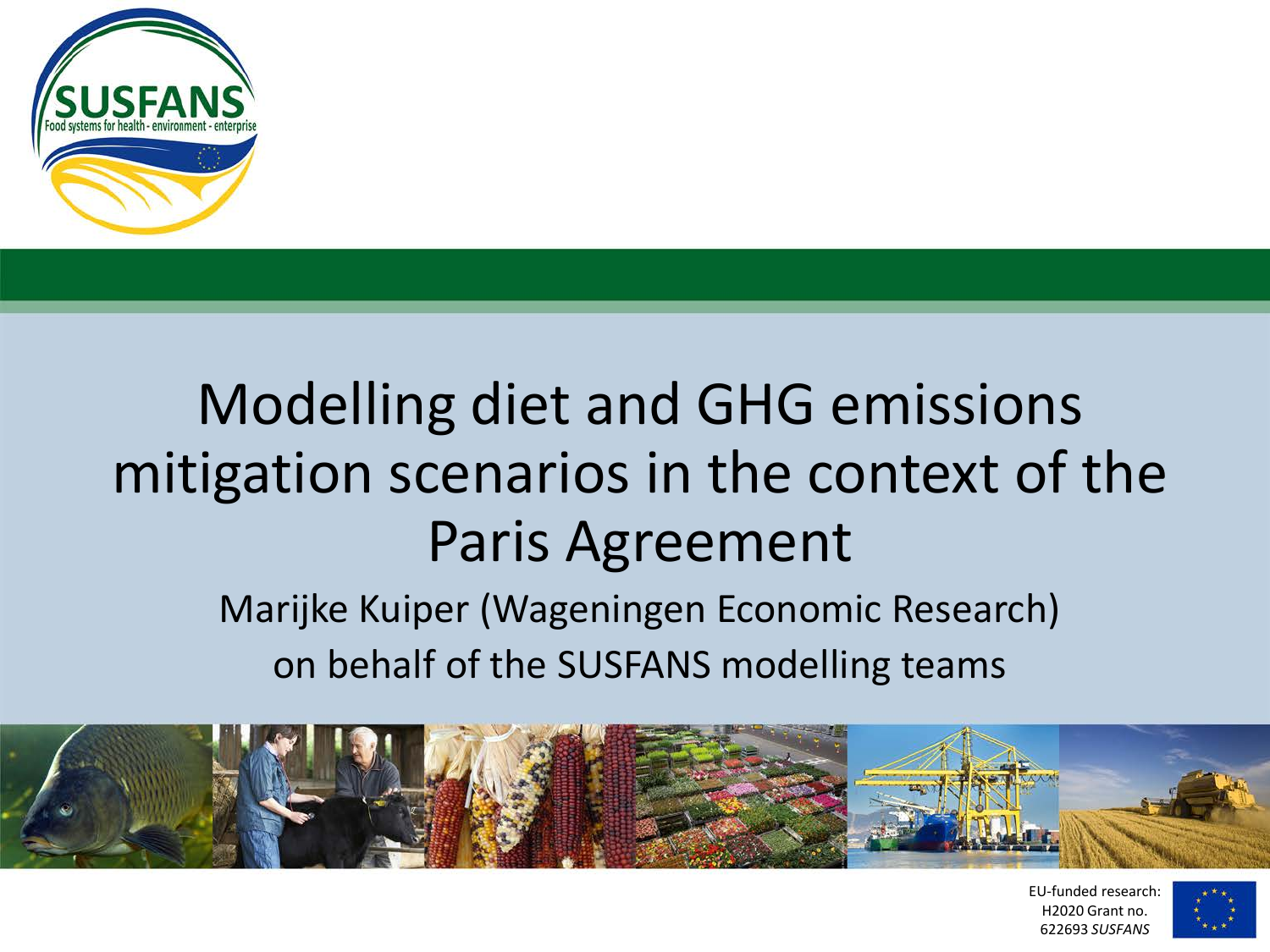

Context: Pillar II paper, modelling sustainable FNS

• Models with different purpose in the SUSFANS toolbox







Reality is diverse & complex Model is a rough approximation Purpose affects models' shape & focus

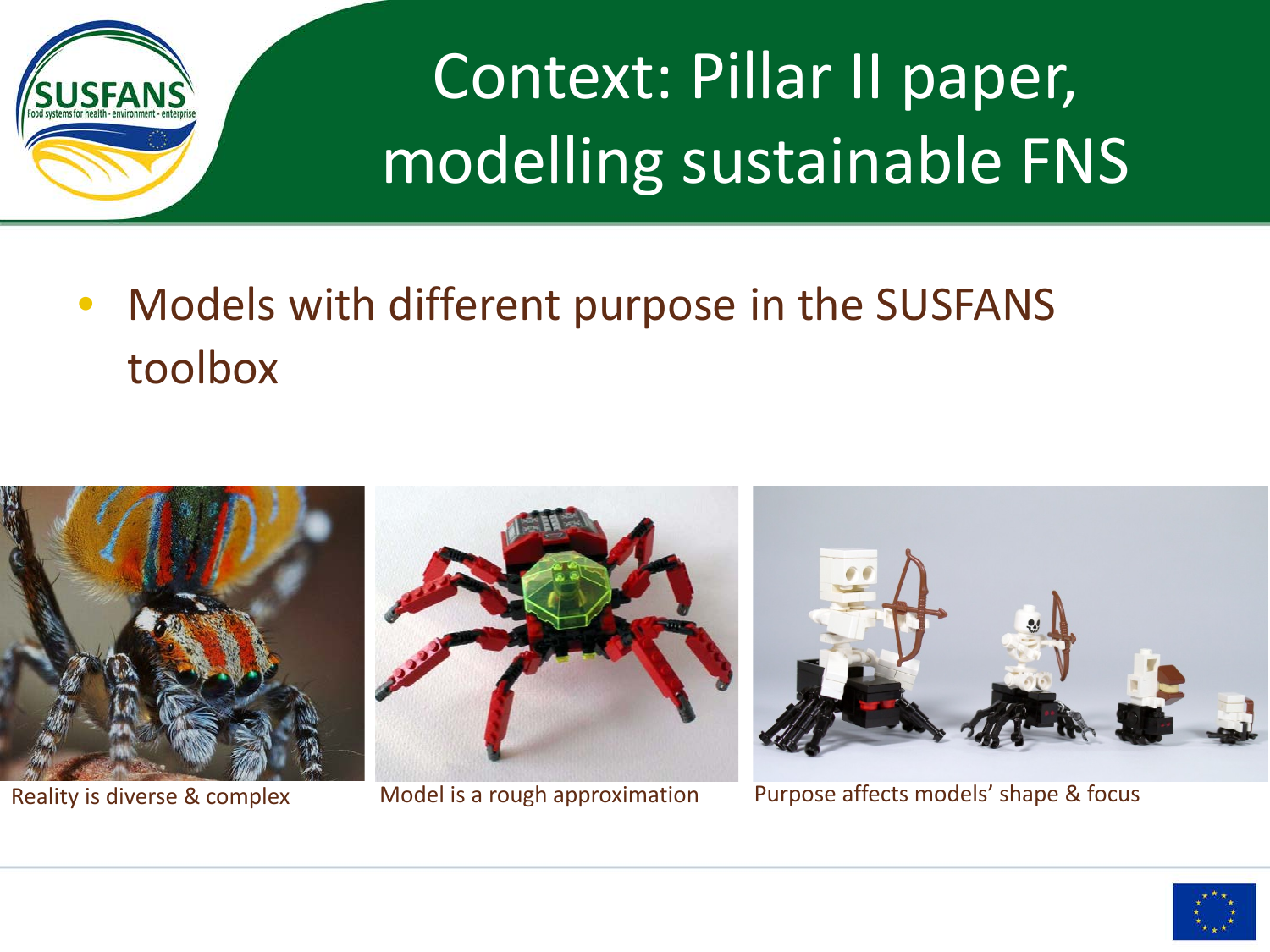

# Context: Pillar II paper, modelling sustainable FNS

- Models with different purpose and features in the SUSFANS toolbox
- Combined use of models for diet scenarios
	- is a key contribution of SUSFANS
	- devil is in the details when combining models
- Aim = get specific by running a harmonized scenario with the long run models
	- on challenges of defining diet changes
	- inputs & outputs for linking to other parts of SUSFANS

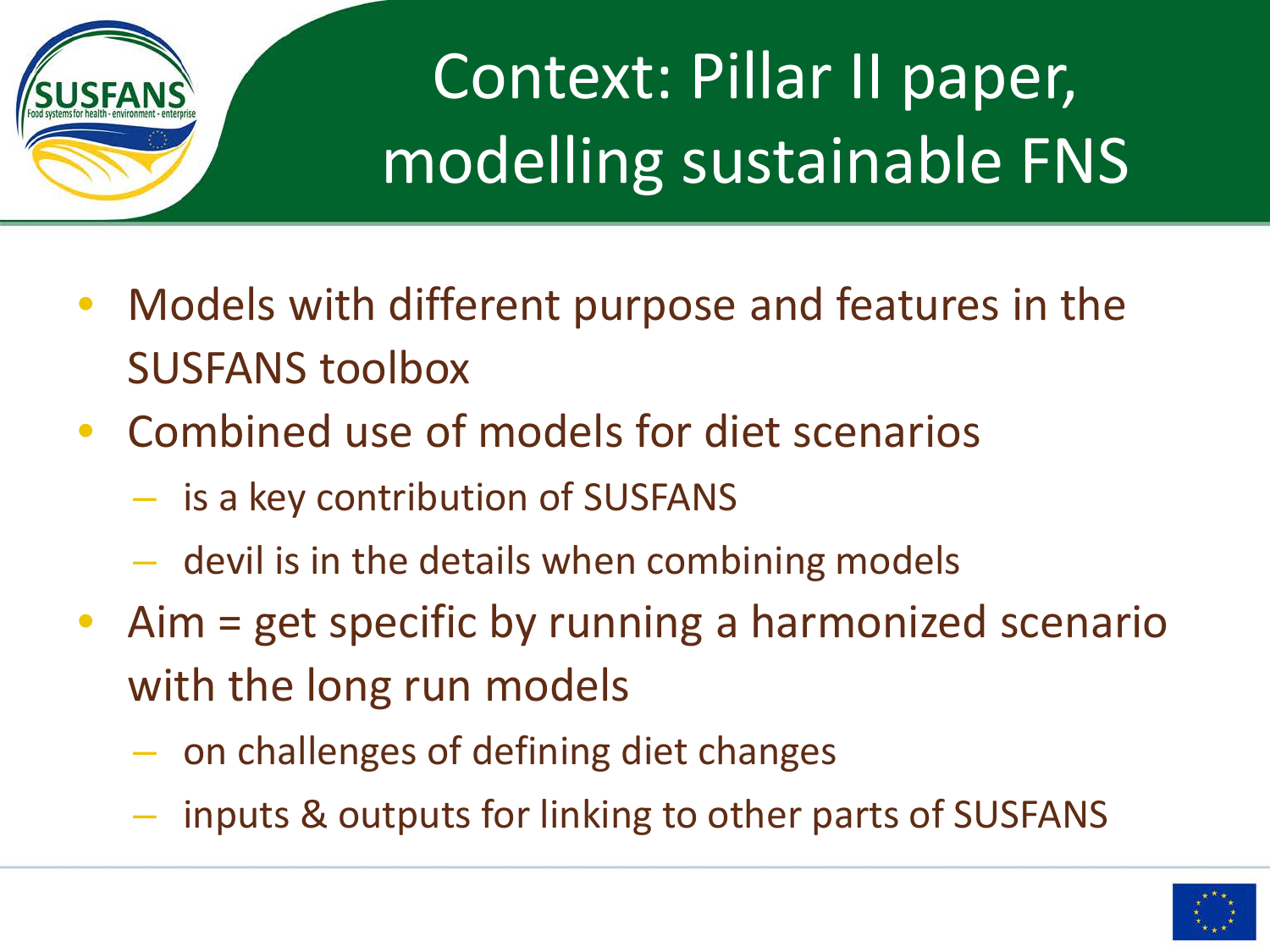

### Tools in the SUSFANS box



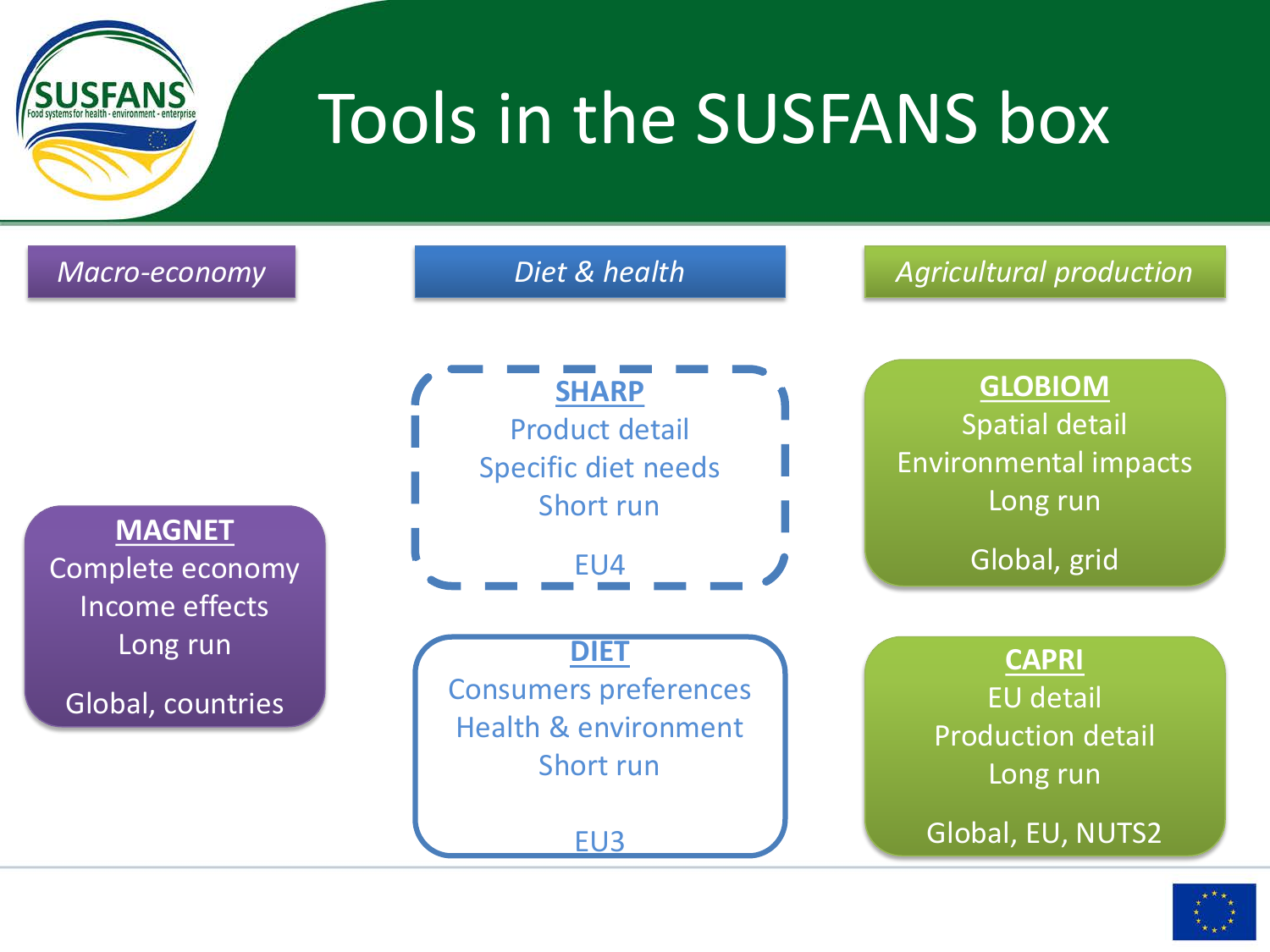

### Paper: diets against backdrop of climate change mitigation



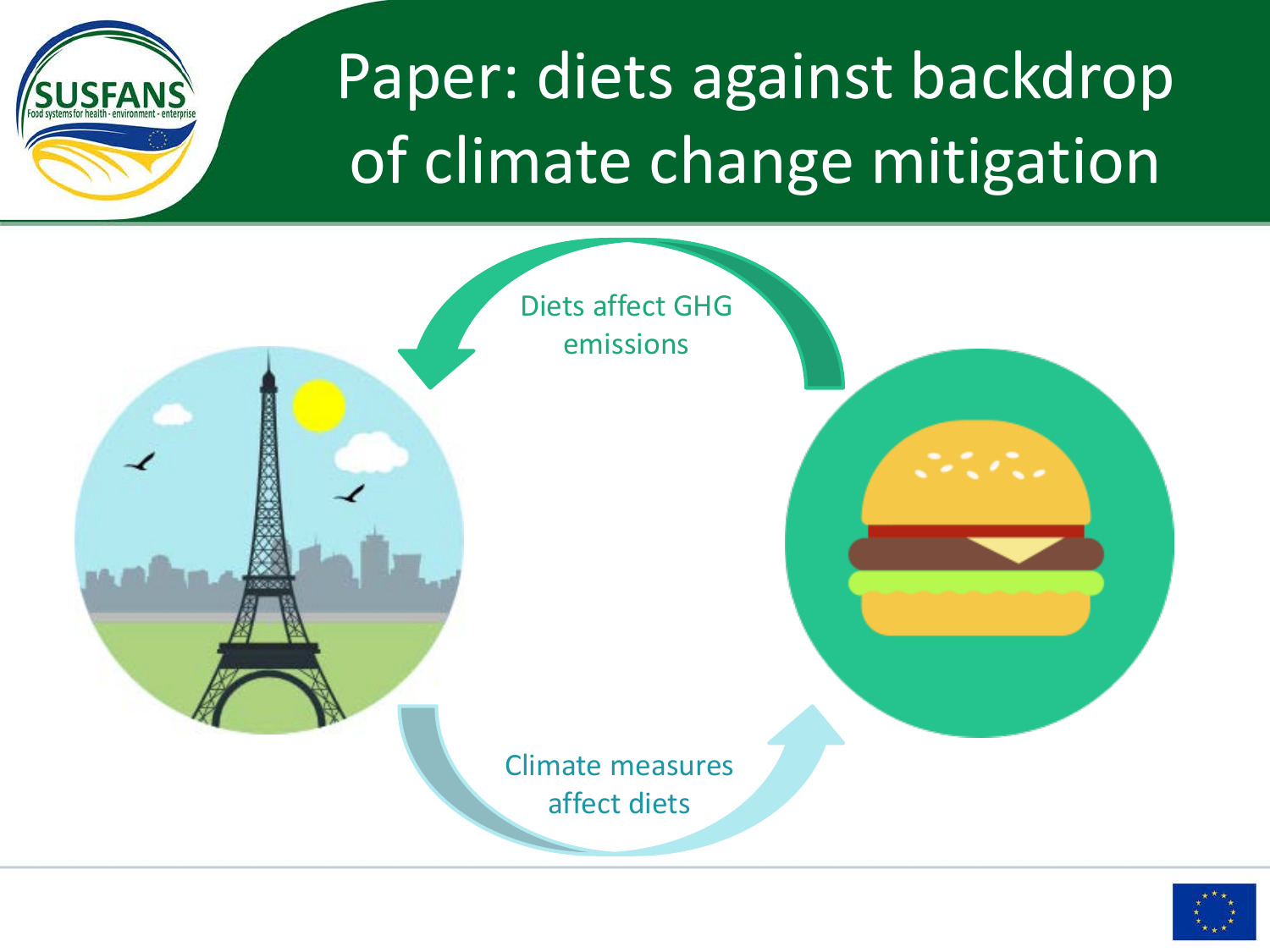

### The mitigation challenge



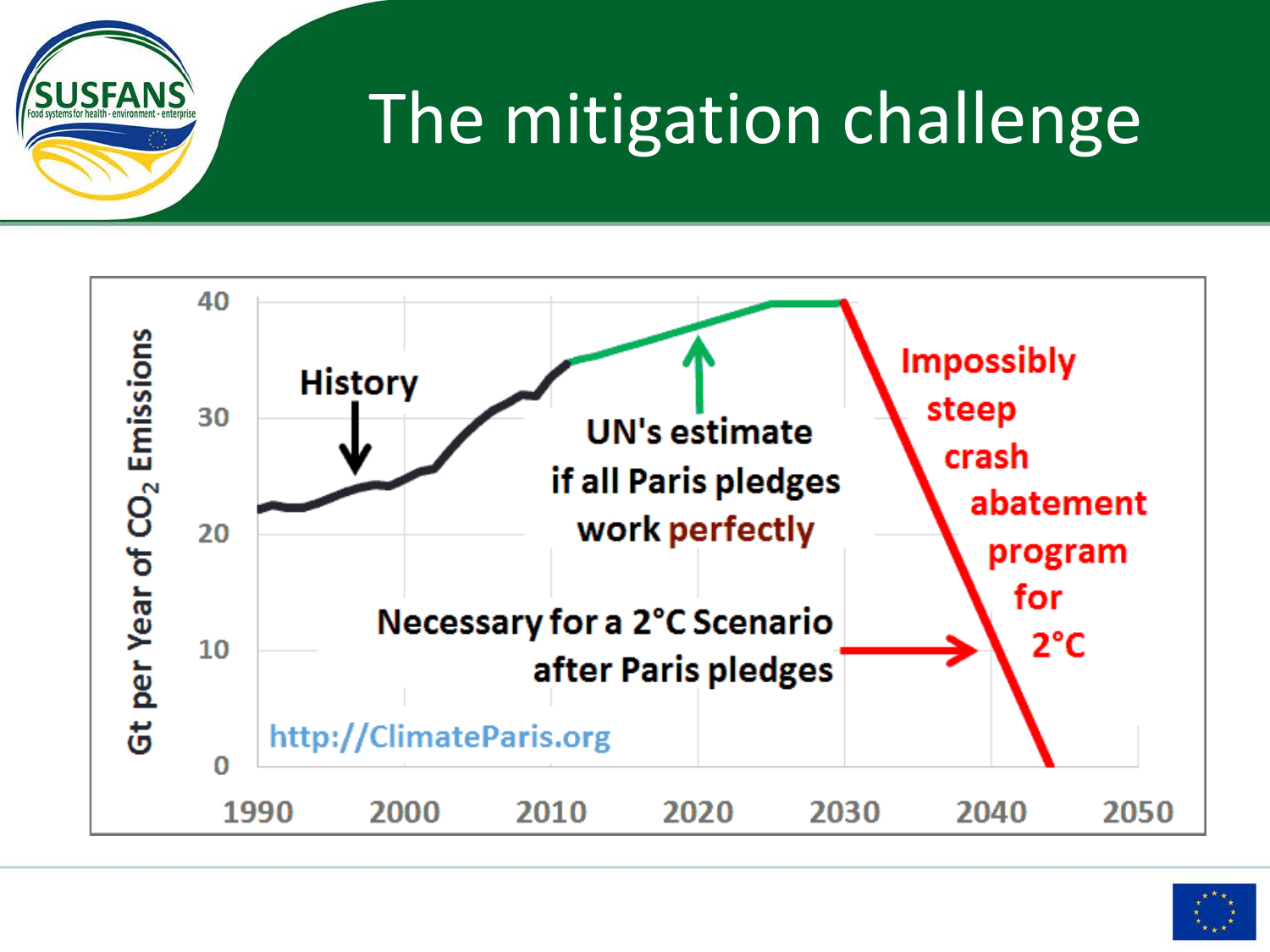

### Agriculture has a role to play

**Global Greenhouse Gas Emissions** by Economic Sector



- Contribute by reducing its GHG emissions, while being affected
	- by changes in other sectors (eg increase in input costs),
- and general mitigation measure (CO2 tax)

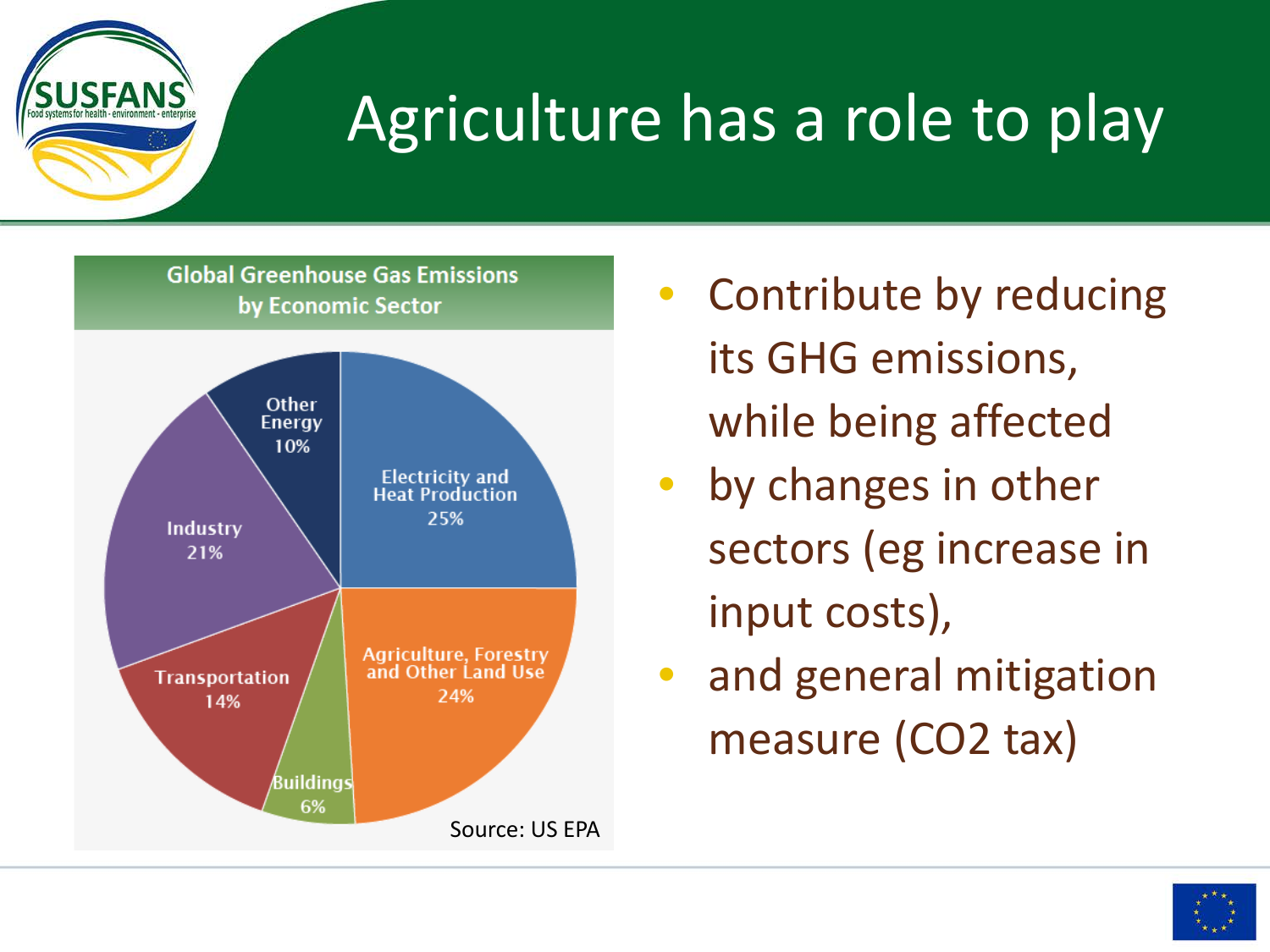

#### Scope for change in agriculture – annual non-CO<sub>2</sub> abatement potential by 2050



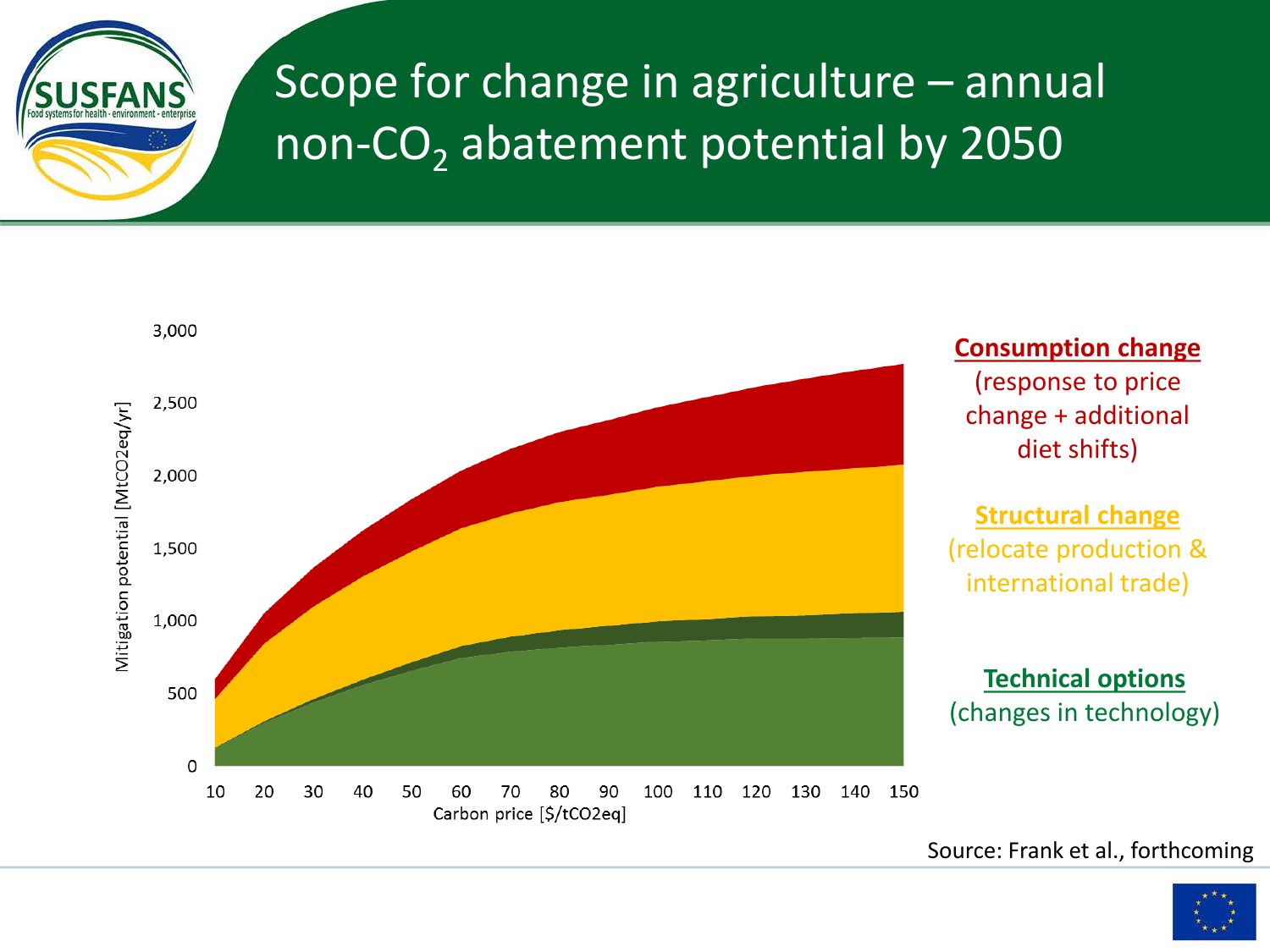

#### Carbon tax has differential impact on product prices, thus changing consumption

120%



Source: Frank et al. ERL (under revision)

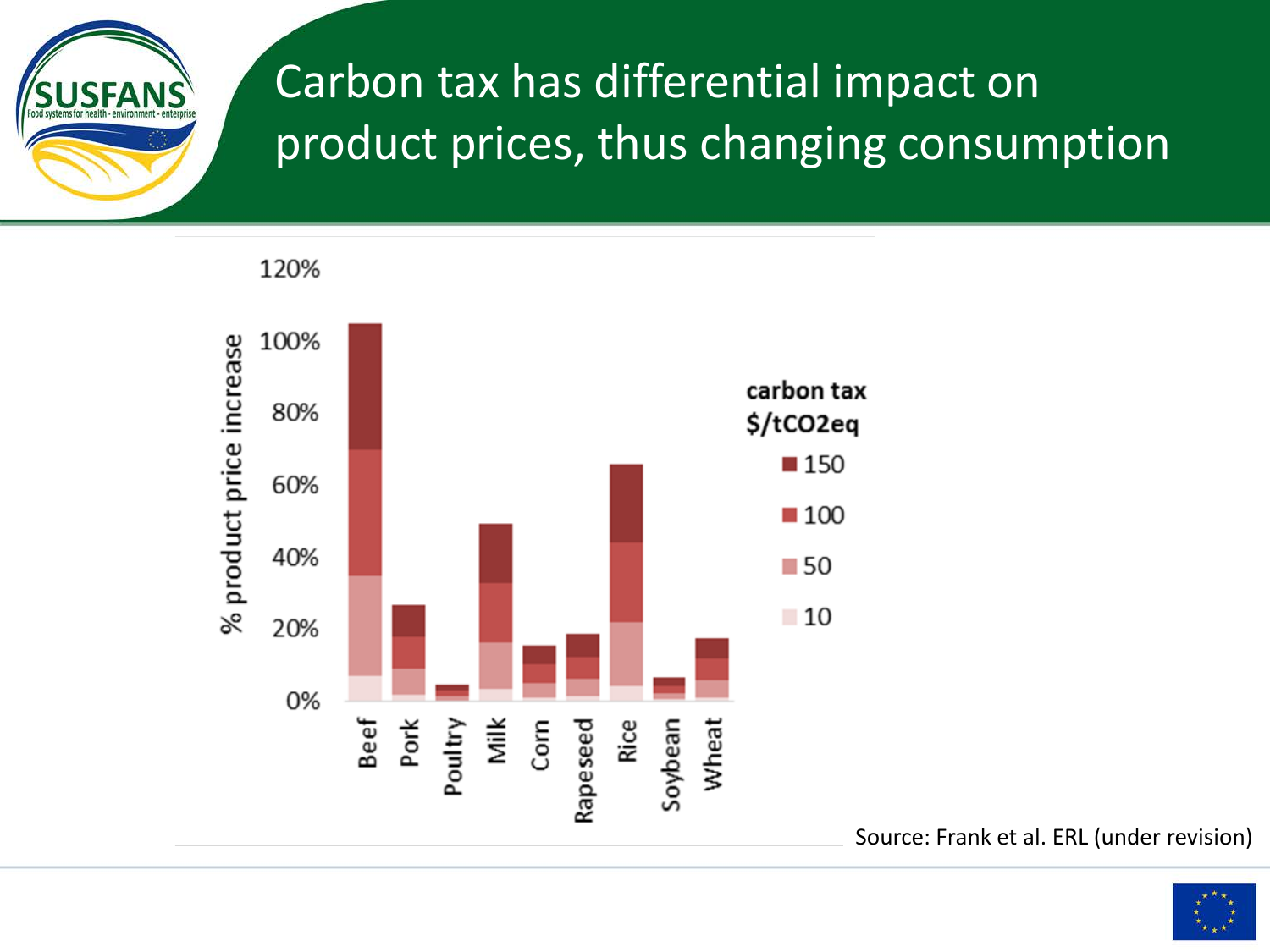

#### Waste reduction could be quick win, with high-income bias

Per capita food losses and waste (kg/year)



Source: Gufstavsson et al., 2011

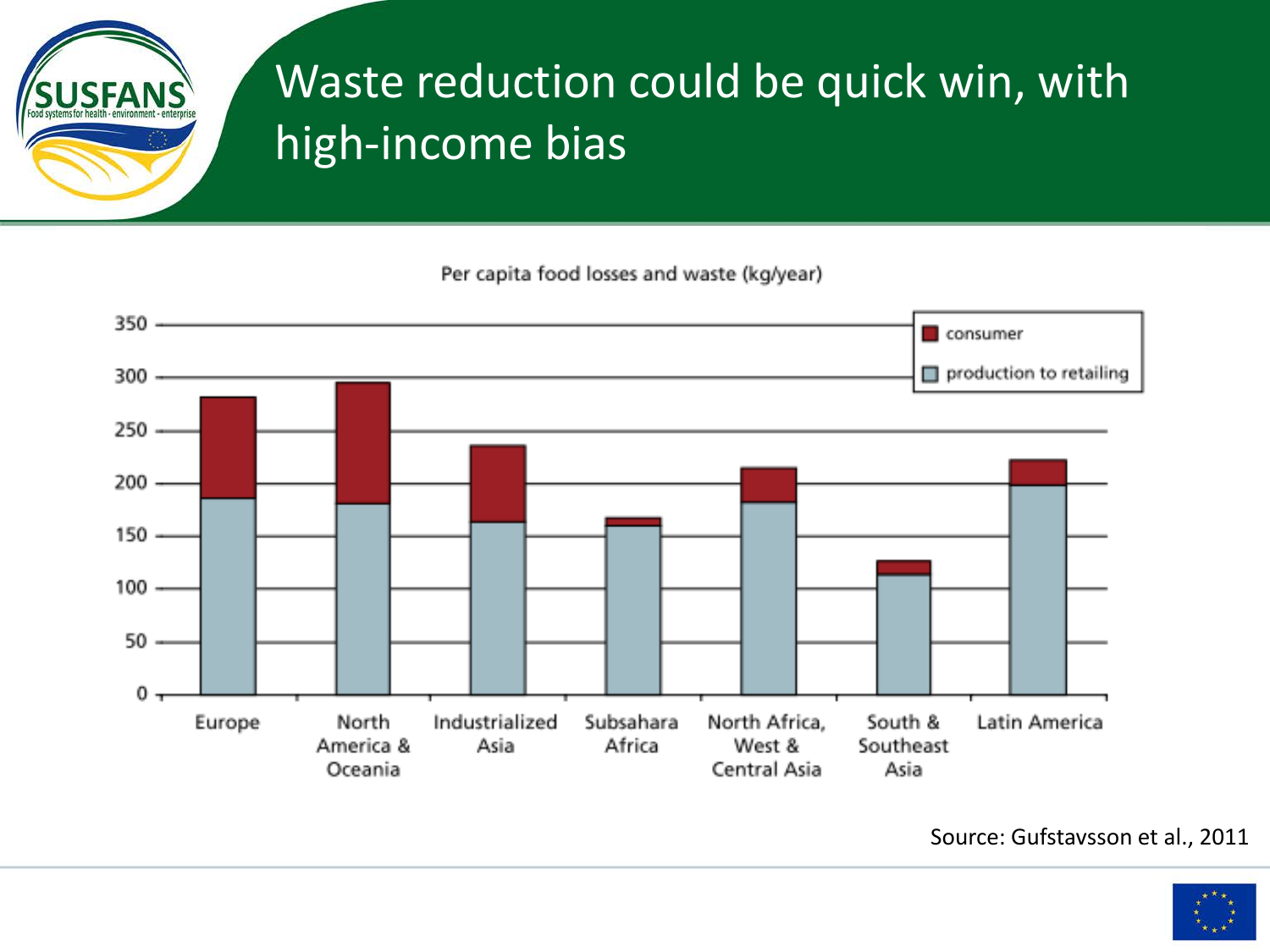

### Scope of the paper

- Harmonized baseline towards 2050
	- Allows comparison with & without situation
- Contribution of diet change away from animal products + reduction in losses & waste
	- Focus on impacts in Europe within global context
	- Against backdrop of mitigation measures to limit climate change